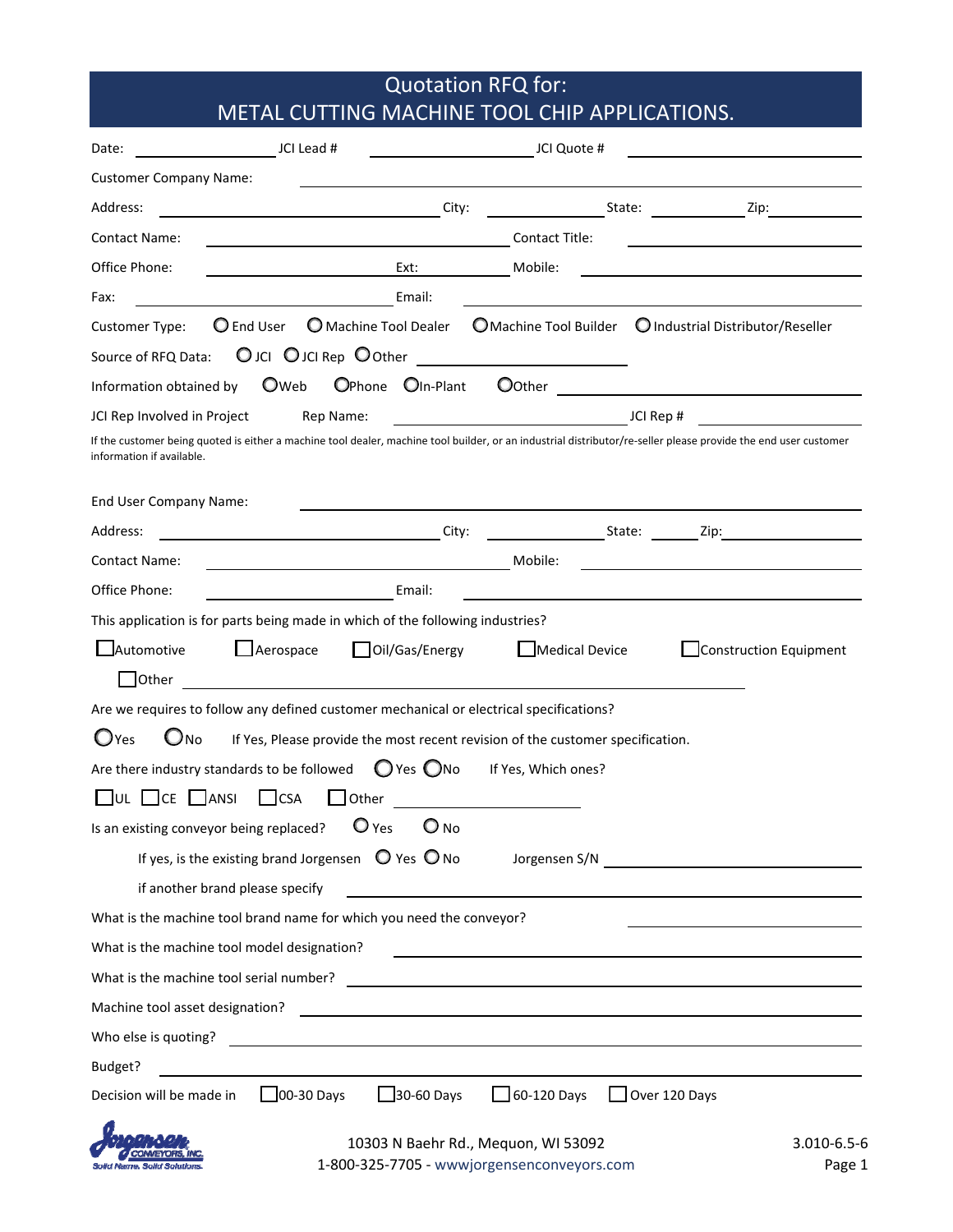Is this is to replace an existing conveyor why are you replacing it

| Need a better solution                                                                                                                                                                       |  |
|----------------------------------------------------------------------------------------------------------------------------------------------------------------------------------------------|--|
| What type of machining process is this for                                                                                                                                                   |  |
| $\Box$ Turning<br>$\Box$ Drilling<br>$\Box$ Milling<br>$\Box$ Grinding<br>$\Box$ Broaching<br>$\Box$ Laser Cutting<br>$\Box$ Waterjet                                                        |  |
| $\Box$ Sawing<br>$\Box$ Other<br>$\Box$ Plasma cutting                                                                                                                                       |  |
| Types of material(s) being machined                                                                                                                                                          |  |
| Mild Steel (1050 RC or below)<br>High Carbon Steel Tool Steel<br>Cast Iron<br><b>Stainless Steel</b>                                                                                         |  |
| Composite<br>Aluminum<br>  Brass<br>  Plastic<br>$\Box$ Copper<br>$\prod$ Titanium<br>Nickel                                                                                                 |  |
| Other (Please describe)                                                                                                                                                                      |  |
| Material Configuration (please provide representative samples of the chips and/or pictures)                                                                                                  |  |
| $\blacksquare$ Fine Chip<br>Small/Broken Chip/Curls<br>Tight Bushy Chips/Stringers<br>Loose Bushy Chips/Stringers                                                                            |  |
| <b>Material Volume</b>                                                                                                                                                                       |  |
| *Cubic feet per shift<br>How many hours in a shift<br>*Cubic feet per hour<br>*if the answer to these questions is not know, please try to answer the two questions below on material volume |  |
| Size of scrap bin taking chips from conveyor<br>cubic feet                                                                                                                                   |  |
| How often does the scrap bin fill? Every<br>Hours                                                                                                                                            |  |
| Batch(conveyor not running while material accumulates; then turned on)<br>Conveyor Loading<br>Continuous                                                                                     |  |
| Coolant and chips<br>$\Box$ Dry machining<br>$\Box$ Chips with residual coolant                                                                                                              |  |
| Coolant Type                                                                                                                                                                                 |  |
|                                                                                                                                                                                              |  |
| Semi synthetic<br>□Synthetic<br>Water with rust inhibitor<br>Water soluble<br>lOil                                                                                                           |  |
| *If possible, include MSDS sheet and/or Brand and Type                                                                                                                                       |  |
| <b>Coolant Pumps</b>                                                                                                                                                                         |  |
| $\bigcirc$ Yes $\bigcirc$ No if yes $GPM$ PSI Who is supply pump<br><b>Transfer Pump</b><br>$\bigcirc$ JCI<br>Other (                                                                        |  |
| if yes, is the variable speed of the pump desired based on coolant level in tank?<br>∩Yes<br>)No                                                                                             |  |
| Max coolant flow for system?<br><b>OGallons</b><br>$\bigcirc$ Liters<br>Machine Supply pumps:                                                                                                |  |
| GPM/LPM<br>PSI/BAR<br><b>Pump Function</b><br>Is GPM/LPM variable<br>is PSI/Bar variable<br>Coolant Clarity<br>(microns)                                                                     |  |
| $\bigcirc$ Yes $\bigcirc$ No<br>$O$ Yes $O$ No                                                                                                                                               |  |
| $\bigcirc$ Yes $\bigcirc$ No<br>$O$ Yes $O$ No                                                                                                                                               |  |
| $\bigcirc$ Yes $\bigcirc$ No<br>$O$ Yes $O$ No                                                                                                                                               |  |
| $O$ Yes $O$ No<br>$\bigcirc$ Yes $\bigcirc$ No                                                                                                                                               |  |
| O Yes O No<br>$\bigcirc$ Yes $\bigcirc$ No                                                                                                                                                   |  |
| $\bigcirc$ Yes $\bigcirc$ No<br>$\bigcirc$ Yes $\bigcirc$ No                                                                                                                                 |  |
| $\bigcirc$ Yes $\bigcirc$ No<br>$\bigcirc$ Yes $\bigcirc$ No                                                                                                                                 |  |
| $\bigcirc$ Yes $\bigcirc$ No<br>$\bigcirc$ Yes $\bigcirc$ No                                                                                                                                 |  |

\*\*Pump functions choices include: Thru Spindle, Thru Spindle High Pressure, Wash Down, Trash Transfer, External Spindle, Shower and Flood

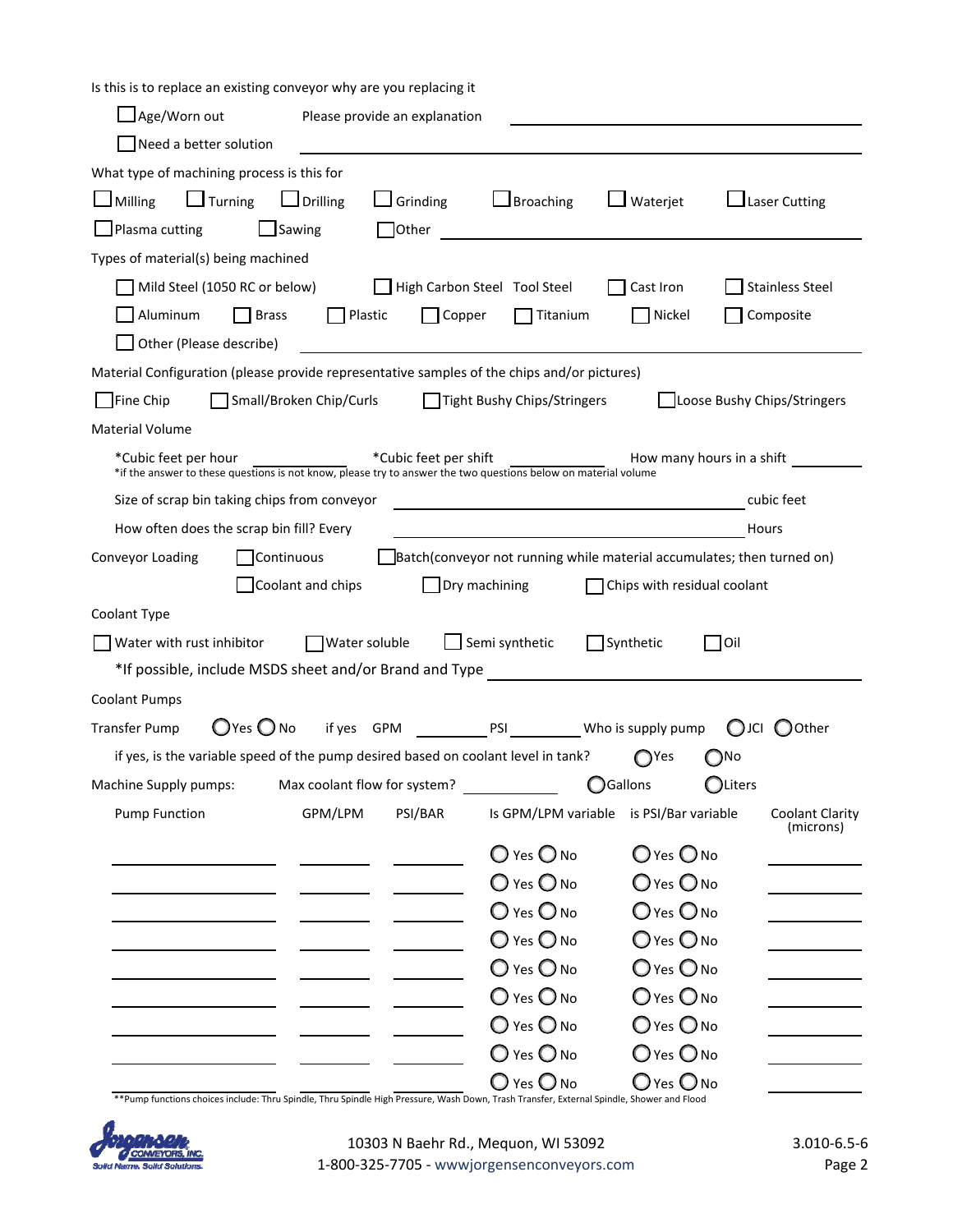| <b>Electrical Requirements</b>                                     |                                                                                              |                                                                                                                                                                                                                 |                                                  |               |                                       |                    |              |    |
|--------------------------------------------------------------------|----------------------------------------------------------------------------------------------|-----------------------------------------------------------------------------------------------------------------------------------------------------------------------------------------------------------------|--------------------------------------------------|---------------|---------------------------------------|--------------------|--------------|----|
| Motor/Control to be wired for                                      |                                                                                              | J200/60Hz 3Ph                                                                                                                                                                                                   |                                                  | 208/60Hz 3Ph  | $\Box$ 230/60Hz 3Ph                   |                    | 460/60Hz 3Ph |    |
|                                                                    |                                                                                              | Other                                                                                                                                                                                                           | Voltage                                          |               | Frequency Phase                       |                    |              |    |
| <b>Control Required</b>                                            | $\bigcirc$ Yes $\bigcirc$ No                                                                 | If Yes, what type                                                                                                                                                                                               | UVS Ecologic                                     |               | Drum Switch                           | $\Box$ E-Stop      | Other        |    |
| Control - Other                                                    |                                                                                              | $\Box$ All components wired to a J Box with terminal strip<br>All components with to a J Box, including motor starters, overloads, disconnects,<br>operator elements and pilot lights (control logic by others) |                                                  |               |                                       |                    |              |    |
|                                                                    |                                                                                              | Full control including logic and standard machine interface                                                                                                                                                     |                                                  |               |                                       |                    |              |    |
|                                                                    | Other, please describe                                                                       |                                                                                                                                                                                                                 |                                                  |               |                                       |                    |              |    |
| Power cable required from control to machine?                      |                                                                                              |                                                                                                                                                                                                                 | $\bigcirc$ Yes $\bigcirc$ No If yes, what length |               |                                       |                    | inches       |    |
| Plug required on cable                                             |                                                                                              | $O$ Yes $O$ No                                                                                                                                                                                                  | If yes, what type                                |               |                                       |                    |              |    |
| Are we required to follow any electrical standards? $\bigcirc$ Yes |                                                                                              |                                                                                                                                                                                                                 |                                                  | $\bigcirc$ No |                                       |                    |              |    |
| If yes, Which ones                                                 | $\Box$ NEMA                                                                                  | $\Box$ CE                                                                                                                                                                                                       | <b>CSA</b>                                       | Other         |                                       |                    |              |    |
| <b>Electrical Components and Functionality</b>                     |                                                                                              |                                                                                                                                                                                                                 |                                                  |               |                                       |                    |              |    |
| <b>Tank Level Sensors</b>                                          |                                                                                              |                                                                                                                                                                                                                 | Operator Panel                                   |               | Control Interface                     |                    |              |    |
| Analog                                                             |                                                                                              |                                                                                                                                                                                                                 | <b>HMI Display</b>                               |               |                                       | System On/Off      |              |    |
| Digital                                                            |                                                                                              |                                                                                                                                                                                                                 | Status pilot lights                              |               | $\Box$ E-Stop                         |                    |              |    |
|                                                                    | Float with proximity switch                                                                  |                                                                                                                                                                                                                 | $\mathsf{\mathsf{I}}$ Stack light                |               | $\Box$ Pre-warning                    |                    |              |    |
|                                                                    | Float with proximity switch and flag                                                         |                                                                                                                                                                                                                 | $]$ E-Stop                                       |               | Alarm                                 |                    |              |    |
|                                                                    |                                                                                              |                                                                                                                                                                                                                 |                                                  |               |                                       | Supply pump on/off |              |    |
| Are we replacing an existing conveyor system                       |                                                                                              |                                                                                                                                                                                                                 | $\bigcirc$ Yes $\bigcirc$ No                     |               | If yes: motor HP Motor FLA            |                    |              |    |
| Is the existing conveyor motor shaft mounted?                      |                                                                                              |                                                                                                                                                                                                                 | $\bigcirc$ Yes $\bigcirc$ No                     |               | If yes, describe overload protection: |                    |              |    |
|                                                                    |                                                                                              |                                                                                                                                                                                                                 | VFD (variable Frequency Drive)                   |               | Current Sensor                        |                    | Shear Pin    |    |
| Options                                                            |                                                                                              |                                                                                                                                                                                                                 |                                                  |               |                                       |                    |              |    |
| Bag Filter(s):                                                     |                                                                                              | $\Box$ Single                                                                                                                                                                                                   | $\Box$ Duplex                                    |               | If duplex, auto changer over          |                    | Yes          | No |
| Final "policing" filter                                            |                                                                                              | $\Box$ Single                                                                                                                                                                                                   | $\Box$ Duplex                                    |               |                                       |                    |              |    |
| Oil Skimmer                                                        |                                                                                              | Belt type                                                                                                                                                                                                       | $\Box$ Disk Type                                 |               |                                       |                    |              |    |
| Chiller system for coolant                                         |                                                                                              | $\bigcirc$ Yes $\bigcirc$ No                                                                                                                                                                                    | If yes:                                          |               |                                       |                    |              |    |
|                                                                    |                                                                                              | Customer's plant ambient temperature range                                                                                                                                                                      |                                                  |               | to                                    |                    |              |    |
|                                                                    |                                                                                              | Temperature to be maintained by chiller                                                                                                                                                                         |                                                  |               |                                       |                    | ∩°F          |    |
|                                                                    |                                                                                              | Machine tool's spindle horsepower is needed:                                                                                                                                                                    |                                                  |               |                                       |                    | horsepower   |    |
| Paint Color/Paint Specification                                    |                                                                                              |                                                                                                                                                                                                                 |                                                  |               |                                       |                    |              |    |
| Primer only                                                        | What color primer?<br>If finished coat is desired, please<br>provide detailed specifications |                                                                                                                                                                                                                 |                                                  |               |                                       |                    |              |    |
|                                                                    | If you have a paint RAL# please provide*<br>*provide a sample paint chip if possible         |                                                                                                                                                                                                                 |                                                  |               |                                       |                    |              |    |